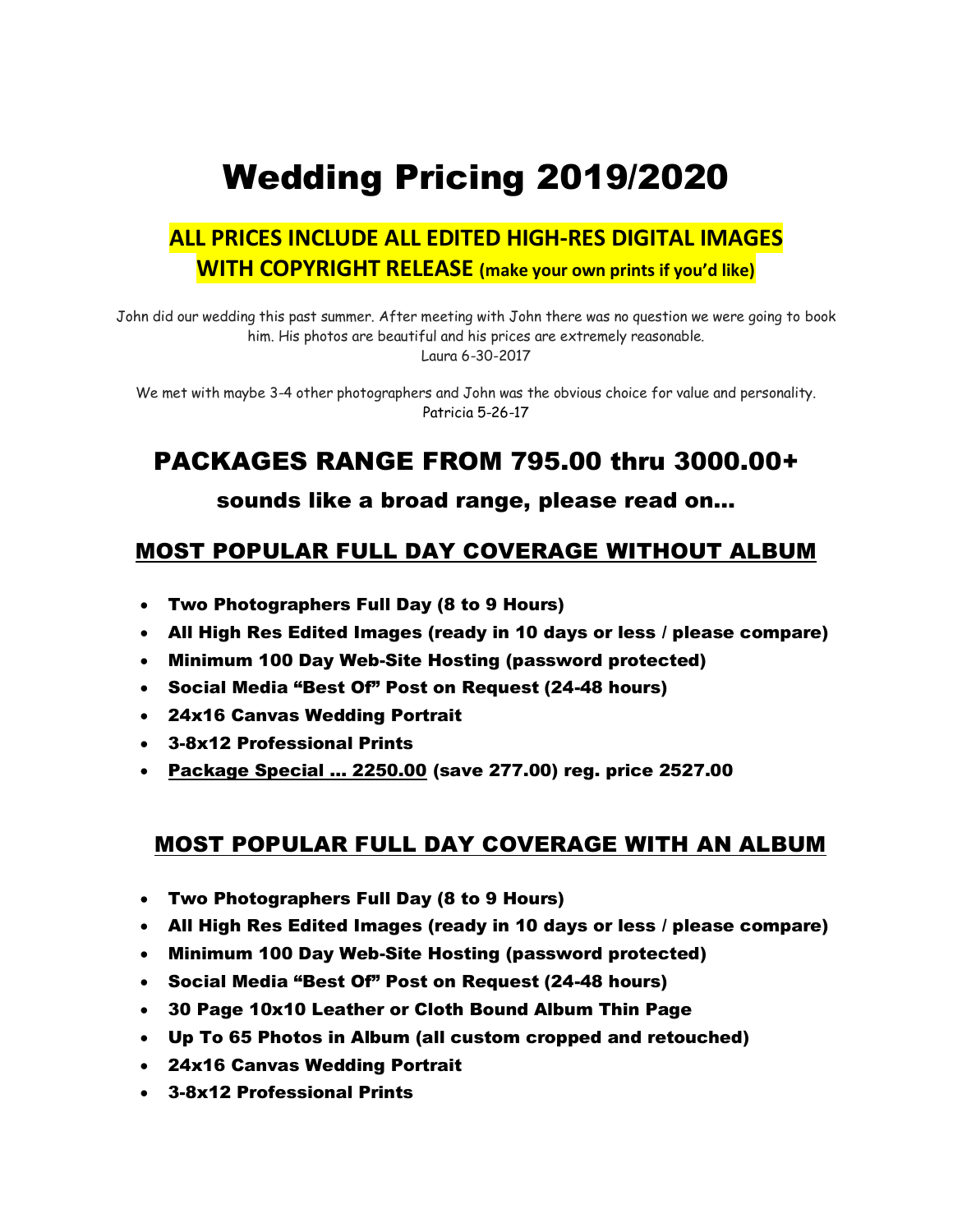• Package Special ... 2550.00 (save 477.00) reg. price 2997.00

# THE DELUXE PACKAGE

- Engagement Portrait Session
- Two Photographers Full Day (Unlimited Time)
- All High Res Edited Images (ready in 10 days or less / please compare)
- Minimum 100 Day Web-Site Hosting (password protected)
- Social Media "Best Of" Post on Request (24-48 hours)
- 30 Page 12x12 Leather or Cloth Bound Album Thick Page
- Up To 65 Photos in Album (all custom cropped and retouched)
- 2-Duplicate 8x8 Leather Parent Albums
- 24x16 Canvas Wedding Portrait
- 3-8x12 Professional Prints
- Package Special ... 3750.00 (save 762.00) reg. price 4512.00

## ALA'CARTE HOURLY COVERAGE'S

### **ALL PRICES INCLUDE ALL EDITED HIGH-RES DIGITAL IMAGES WITH COPYRIGHT RELEASE (make your own prints if you'd like)**

- **3 Hour Coverage (All High Res Digital Images and Web Hosting)…795.00**
- **5 Hour Coverage (All High Res Digital Images and Web Hosting)…1295.00**
- **8 Hour Coverage (All High Res Digital Images and Web Hosting)…1795.00**

### OPTIONS FOR ALA'CARTE

- **Engagement Session (in studio or location)…295.00**
- **Family Portrait Casual Session (in studio or location)…295.00**
- **2 nd Photographer/Assistant on Event Day/Full Day…450.00**
- **Highlight Video SlideShow (4-5 Minutes Fully Edited)..…250.00**
- **30 Page (up to 65 pictures) 10x10 Album Thin Page…...450.00**
- **30 Page (up to 65 pictures) 10x10 Album Thick Page..…850.00**
- **30 Page (up to 65 pictures) 12x12 Album Thick Page…1250.00**